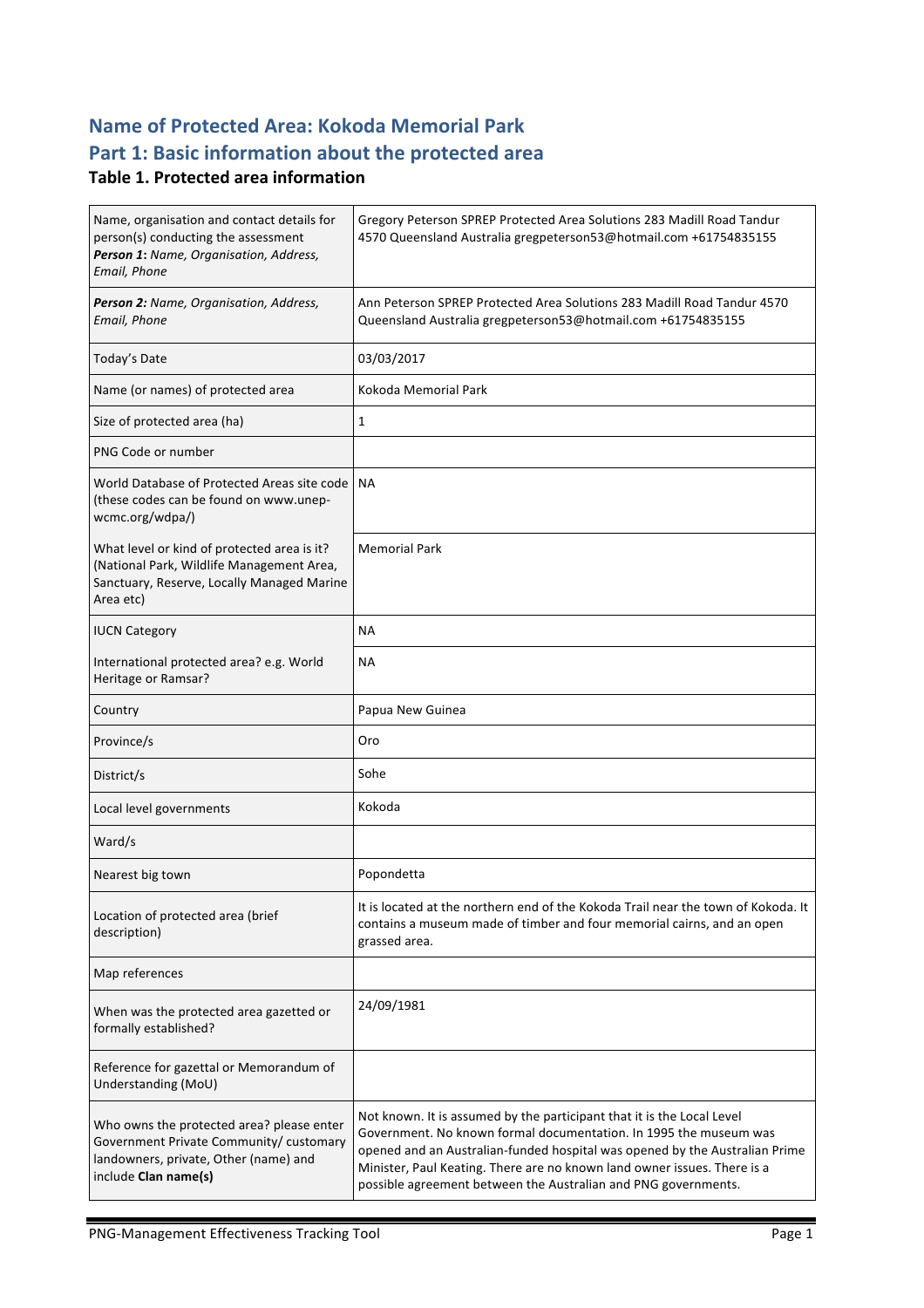| Number of households living in the<br>protected area                                                                                                                                                                                           | 0 (There are no houses within 50m of the boundary).                                                                                                                                           |  |
|------------------------------------------------------------------------------------------------------------------------------------------------------------------------------------------------------------------------------------------------|-----------------------------------------------------------------------------------------------------------------------------------------------------------------------------------------------|--|
| Population size within the protected area                                                                                                                                                                                                      | 0                                                                                                                                                                                             |  |
| Who manages the protected area? (e.g.<br>please enter government, customary<br>landowners [add clan names] management<br>committee [how many and what gender])                                                                                 | The Care Control Office of the Office of Australian War Graves through their<br>contractor Kokoda Ultimate Tours manages the protected area and carries out<br>necessary small scale repairs. |  |
| Total number of staff (this means anyone<br>working on the protected area in paid jobs -<br>whether NGOs, community, rangers or<br>customary landowners                                                                                        | 2 (full time)                                                                                                                                                                                 |  |
| Temporary paid workers                                                                                                                                                                                                                         | Employed on demand                                                                                                                                                                            |  |
| Permanent paid workers 0                                                                                                                                                                                                                       |                                                                                                                                                                                               |  |
| Annual budget (US\$) - excluding staff salary<br>costs                                                                                                                                                                                         | Contract budget of K115,000 a year. There was recently K25,000 spent on<br>repairs and maintenance to the museum.                                                                             |  |
| Operational (recurrent) funds                                                                                                                                                                                                                  |                                                                                                                                                                                               |  |
| Project or special funds                                                                                                                                                                                                                       | As required.                                                                                                                                                                                  |  |
| Reason for park establishment                                                                                                                                                                                                                  | To commemorate the battles and the retaking of Kokoda mission in July 1942.                                                                                                                   |  |
| What are the main values for which the area<br>is designated (Fill this out after data sheet 2)                                                                                                                                                | Australia's military heritage; the shared sacrifice of Papuan and Australian<br>servicemen; and to provide a community area for activities that complement<br>the memorial park.              |  |
| List the primary protected area management<br>objectives (add lines if needed after the<br>most important objectives):<br>Management objective 1                                                                                               | Conserve the war memorials                                                                                                                                                                    |  |
| Management objective 2                                                                                                                                                                                                                         | Provide historical information through the use of visual aids and artefacts in<br>the museum.                                                                                                 |  |
| Management objective 3                                                                                                                                                                                                                         | Preserve the cultural significance of the battle site.                                                                                                                                        |  |
| Number of people involved in answering the<br>assessment questions                                                                                                                                                                             | 1                                                                                                                                                                                             |  |
| Name/organisation/contact details of<br>people participating the assessment (Please<br>do not insert return/enter or dot points)                                                                                                               | Kel Pearce, Office of Australian War Graves, GPO Box 9998, Brisbane,<br>kel.pearce@dva.gov.au, +61 0418280463.                                                                                |  |
| Customary landowners/other community;<br>CEPA, Other national government agency;<br>Provincial govt; local level govt; Protected<br>area staff (anyone working on the protected<br>area in paid jobs; NGO; Donors; External<br>experts; Others | <b>Australian Government</b>                                                                                                                                                                  |  |
| Please note if assessment was carried out in<br>association with a particular project, on<br>behalf of an organisation or donor.                                                                                                               | SPREP through the PNG Protected Area Assessment Project, which is a<br>component of the GEF Community-based Forest and Coastal Conservation and<br>Resource Management Project in PNG.        |  |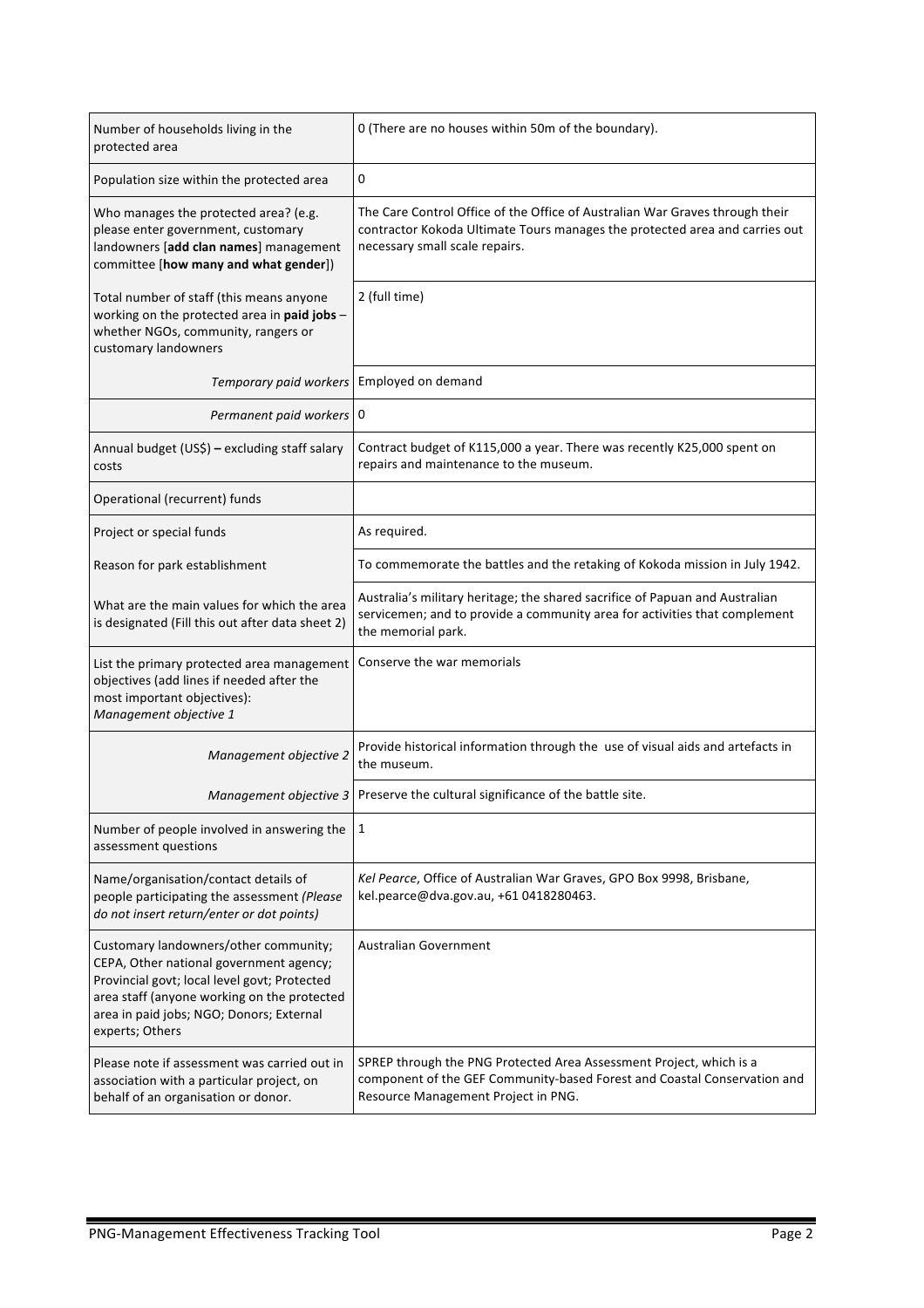# Part 2: What makes this protected area special and important?

No text inserted.

|  |  | Table 2. Key values of the protected area |  |  |
|--|--|-------------------------------------------|--|--|
|--|--|-------------------------------------------|--|--|

| No.           | <b>Key values</b>                                                                     | <b>Brief description</b>                                                                                                                                                                                                                                                                                                                                    | <b>Note if endangered</b><br>species or<br>ecosystem (IUCN) |
|---------------|---------------------------------------------------------------------------------------|-------------------------------------------------------------------------------------------------------------------------------------------------------------------------------------------------------------------------------------------------------------------------------------------------------------------------------------------------------------|-------------------------------------------------------------|
| 1             | Australia and PNG's military<br>heritage and nationalism                              | It provides some detail on a significant Australian military<br>campaign of World War II. It also signifies that many PNG<br>people came together to assist on the Kokoda Track to work<br>with the Australians to fight the Japanese and protect PNG.<br>This was the first time that PNG people had come together<br>as a nation to fight to protect PNG. |                                                             |
| $\mathcal{P}$ | Shared sacrifice of PNG and<br>Australian servicemen                                  | It celebrates the cooperation between PNG and Australia<br>during the Kokoda campaign.                                                                                                                                                                                                                                                                      |                                                             |
| 3             | To provide a community area<br>for activities that<br>complement the memorial<br>park | There is a large, well-grassed and maintained open space<br>that can be used by the local communities for ceremonial<br>purposes. It is not just a memorial park to honour the fallen<br>Australian soldiers of World War II.                                                                                                                               |                                                             |

### **Table 3. Checklist of values/benefits**

Not important 0; Important 1; Very important 2; Don't know DK

| How important is the protected area for            | <b>Score</b>   | <b>Comment</b>                                            |
|----------------------------------------------------|----------------|-----------------------------------------------------------|
| each of the listed values/benefits?                | (0,1,2,DK)     |                                                           |
| 1. Biodiversity - the presence of many             | 0              |                                                           |
| different kinds of plants, animals and             |                |                                                           |
| ecosystems                                         |                |                                                           |
| 2. Presence of rare, threatened, or endangered     | $\Omega$       |                                                           |
| species (plants and animals)                       |                |                                                           |
| 3. Ecosystems (e.g. wetlands, grasslands, coral    | $\Omega$       |                                                           |
| reefs etc) that are rare because they have         |                |                                                           |
| been cleared or destroyed in other areas           |                |                                                           |
| 4. Protecting clean, fresh water                   | 0              |                                                           |
| 5. Sustaining important species in big enough      | $\Omega$       |                                                           |
| numbers that they are able to survive here         |                |                                                           |
| 6. Providing a source of employment for local      | $\mathbf{1}$   | There are some kai bars and other commercial activities   |
| communities now                                    |                | undertaken by the locals on the nearby Kokoda Track.      |
| 7. Providing resources for local subsistence       | $\mathbf 0$    |                                                           |
| (food, building materials, medicines etc.)         |                |                                                           |
| 8. Providing community development                 | $\Omega$       |                                                           |
| opportunities through sustainable resource         |                |                                                           |
| use                                                |                |                                                           |
| 9. Religious or spiritual significance (e.g. tambu | $\mathbf{1}$   | Some spiritual significance to Australians because of its |
| places)                                            |                | historical value.                                         |
| 10. Plant species of high social, cultural, or     | 0              |                                                           |
| economic importance                                |                |                                                           |
| 11. Animal species of high social, cultural, or    | $\Omega$       |                                                           |
| economic importance                                |                |                                                           |
| 12. Attractive scenery                             | $\mathbf{1}$   | The site contains mainly monuments and artifacts          |
|                                                    |                | connected with military history and some people find      |
|                                                    |                | this attractive.                                          |
| 13. Tourism now                                    | $\overline{2}$ | Thousands of foreign tourists walk the 96km Kokoda        |
|                                                    |                | Track and the memorial park is beside the track.          |
| 14. Potential value for tourism in the future      | $\overline{2}$ | The number of trekkers is expected to remain high and     |
|                                                    |                | perhaps increase.                                         |
| 15. Educational and/or scientific value            | $\mathbf{1}$   | Education is provided for the trekkers.                   |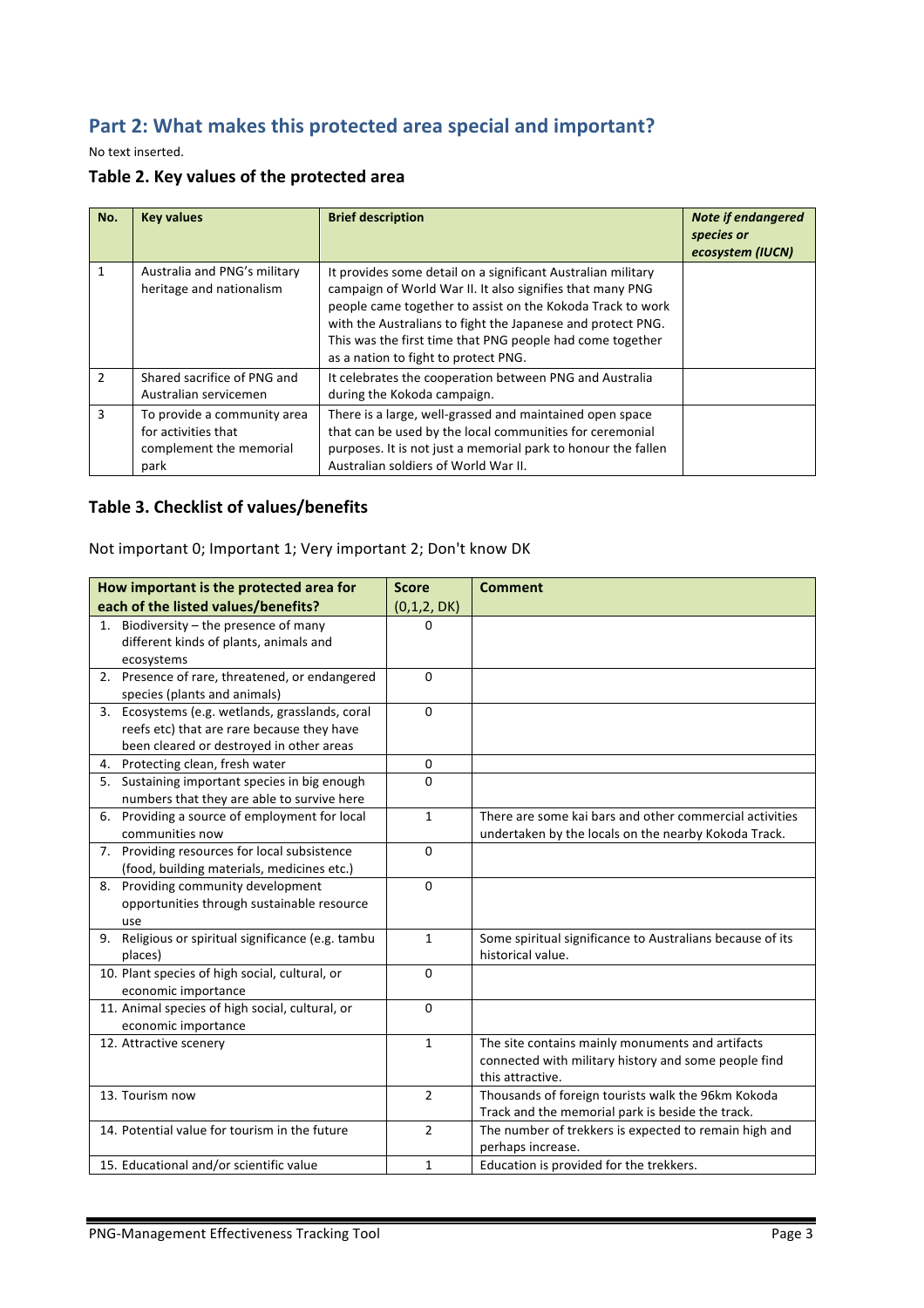| 16. Maintaining culture and tradition on     |  |
|----------------------------------------------|--|
| customary land and passing this on to future |  |
| generations                                  |  |

## Part 3: What are the threats to the protected area?

#### **Table 4: Threats to the protected area**

- **H High** significance threats are seriously degrading values. This means they are badly damaging some value –it might be a kind of animal or plant, or your traditional gardens
- **M** Medium threats are having some negative impact they are damaging values but not so badly
- **L** Low threats are present but not seriously damaging values<br>**0** N/A where the threat is not present in the protected area of
- **N/A** where the threat is not present in the protected area or where something is happening but is not threatening the values at all

| <b>Threat type</b>                                              | <b>Score</b>   | <b>Notes</b>                                                          |
|-----------------------------------------------------------------|----------------|-----------------------------------------------------------------------|
|                                                                 | (H,M,L,0)      |                                                                       |
| 1.1 Housing and settlement                                      | L              | Residential areas are away from the memorial park                     |
| 1.1a Population increase in the                                 | $\Omega$       |                                                                       |
| protected area community                                        |                |                                                                       |
| 1.2 Commercial and industrial areas                             | 0              |                                                                       |
| 1.3 Tourism and recreation                                      | 0              |                                                                       |
| infrastructure                                                  |                |                                                                       |
| 2.1 Customary land owner and                                    | L              | The may be a possible expansion of gardens, but the impact will be    |
| community gardens and small crops                               |                | low.                                                                  |
| 2.1a Drug cultivation                                           | 0              |                                                                       |
| 2.1b Commercial plantations                                     | 0              |                                                                       |
| 2.2 Wood and pulp plantations                                   | 0              |                                                                       |
| 2.3 Livestock farming and grazing                               | 0              |                                                                       |
| 2.4 Marine and freshwater                                       | $\mathbf 0$    |                                                                       |
| aquaculture                                                     |                |                                                                       |
| 3.1 Oil and gas drilling                                        | 0              |                                                                       |
| 3.2 Mining and quarrying                                        | $\mathbf 0$    |                                                                       |
| 3.3 Energy generation                                           | 0              |                                                                       |
| 4.1 Roads and railroads (include                                | $\mathbf 0$    |                                                                       |
| road-killed animals)                                            |                |                                                                       |
| 4.2 Utility and service lines (e.g.                             | $\mathbf 0$    |                                                                       |
| electricity cables, telephone lines)                            |                |                                                                       |
| 4.3 Shipping lanes                                              | $\Omega$       |                                                                       |
| 4.4 Flight paths                                                | 0              |                                                                       |
| 5.1 Hunting, killing and collecting                             | $\overline{0}$ |                                                                       |
| terrestrial animals (including killing                          |                |                                                                       |
| of animals as a result of                                       |                |                                                                       |
| human/wildlife conflict)                                        |                |                                                                       |
| 5.2 Gathering terrestrial plants or                             | $\mathbf 0$    |                                                                       |
| plant products (non-timber)<br>5.3a Logging and wood harvesting | $\mathbf{0}$   |                                                                       |
| for local/customary use                                         |                |                                                                       |
| 5.3b Logging and wood harvesting -                              | $\mathbf 0$    |                                                                       |
| commercial logging                                              |                |                                                                       |
| 5.4a Fishing, killing and harvesting                            | $\Omega$       |                                                                       |
| aquatic resources for                                           |                |                                                                       |
| local/customary use                                             |                |                                                                       |
| 5.4b Fishing, killing and harvesting                            | 0              |                                                                       |
| aquatic resources for commercial                                |                |                                                                       |
| use                                                             |                |                                                                       |
| 6.1 Recreational activities and                                 | $\mathsf{L}$   | There may be some commercialisation (e.g. signage) by the large scale |
| tourism                                                         |                | trekking operations and this would reduce the visual amenity of the   |
|                                                                 |                | memorial.                                                             |
| 6.2 War, civil unrest and military                              | 0              |                                                                       |
| exercises                                                       |                |                                                                       |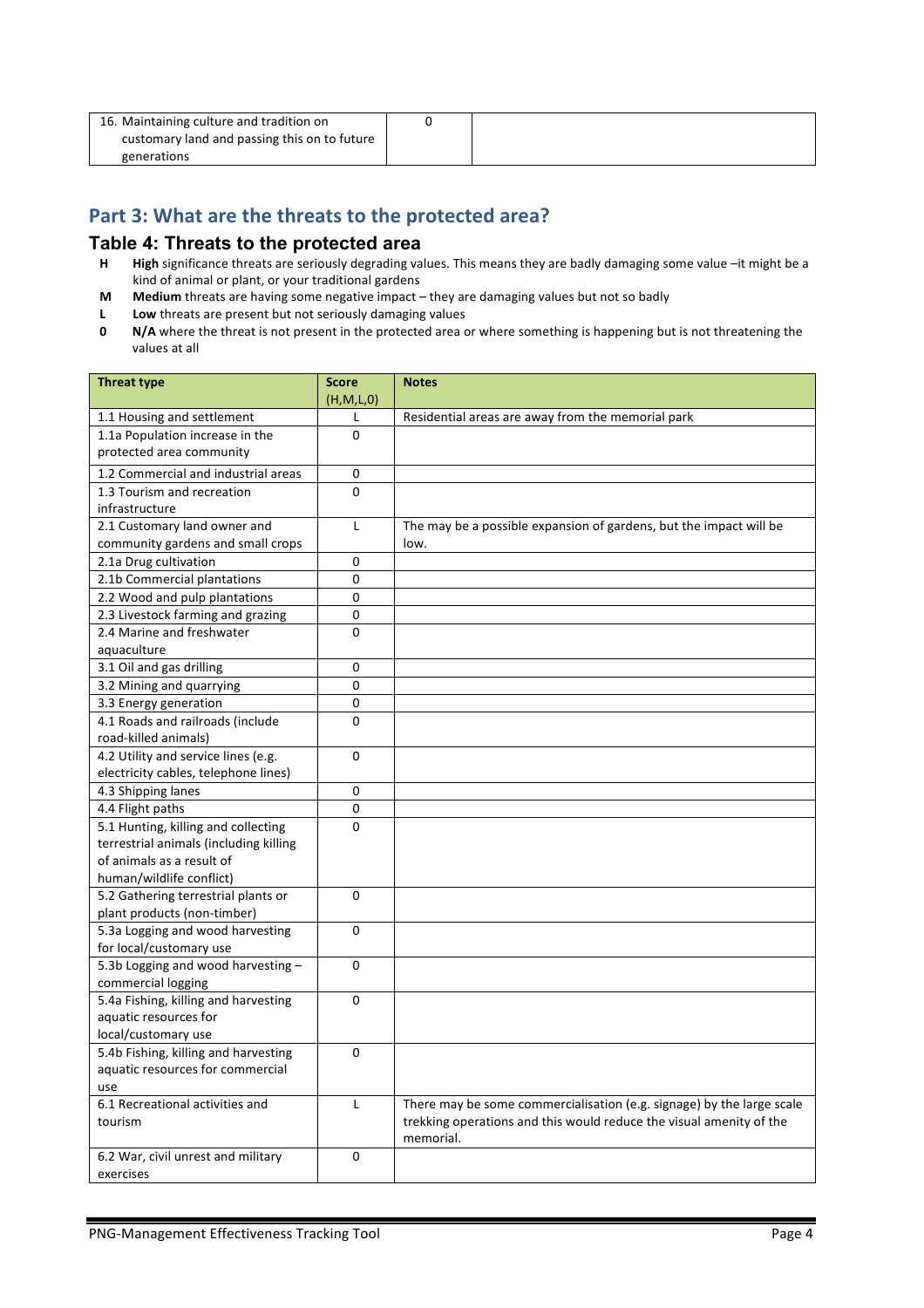| <b>Threat type</b>                         | <b>Score</b><br>(H, M, L, 0) | <b>Notes</b>                                                                 |
|--------------------------------------------|------------------------------|------------------------------------------------------------------------------|
| 6.3 Research, education and other          | 0                            |                                                                              |
| work-related activities in protected       |                              |                                                                              |
| areas                                      |                              |                                                                              |
| 6.4 Activities of protected area           | 0                            |                                                                              |
| managers (e.g. construction or             |                              |                                                                              |
| vehicle use)                               |                              |                                                                              |
| 6.5 Deliberate vandalism, destructive      | м                            | There is some vandalism including theft of plaques and other                 |
| activities or threats to protected         |                              | structures and anti-social behaviour (e.g. buai litter and drunk people).    |
| area staff and visitors                    |                              |                                                                              |
| 7.1 Fire and fire suppression              | $\Omega$                     |                                                                              |
| (including arson)                          |                              |                                                                              |
| 7.2 Dams, hydrological modification        | $\mathbf 0$                  |                                                                              |
| and water management/use                   |                              |                                                                              |
| 7.3a Increased fragmentation within        | 0                            |                                                                              |
| protected area                             |                              |                                                                              |
| 7.3b Isolation from other natural          | 0                            |                                                                              |
| habitat (e.g. deforestation)               |                              |                                                                              |
| 7.3c Other 'edge effects' on park          | $\mathbf{0}$                 |                                                                              |
| values                                     |                              |                                                                              |
| 7.3d Loss of keystone species (e.g.        | $\mathbf 0$                  |                                                                              |
| top predators, pollinators etc.)           |                              |                                                                              |
| 8.1 Pest plants<br>8.1a Pest animals       | 0<br>0                       |                                                                              |
| 8.1b Diseases such as fungus or            | 0                            |                                                                              |
| viruses that make native plants or         |                              |                                                                              |
| animals sick                               |                              |                                                                              |
| 8.2 Introduced genetic material (e.g.      | 0                            |                                                                              |
| genetically modified organisms)            |                              |                                                                              |
| 9.1 Household sewage and urban             | 0                            |                                                                              |
| waste water                                |                              |                                                                              |
| 9.1a Sewage and waste water from           | L                            | There is a community toilet and septic system adjacent to the                |
| protected area facilities                  |                              | museum. No one pumps it out, so there is some overflow, but this             |
|                                            |                              | does not go into protected area. However, this could be a potential          |
|                                            |                              | problem.                                                                     |
| 9.2 Industrial, mining and military        | 0                            |                                                                              |
| effluents                                  |                              |                                                                              |
| 9.3 Agricultural and forestry              | 0                            |                                                                              |
| effluents (e.g. excess fertilizers or      |                              |                                                                              |
| pesticides)<br>9.4 Garbage and solid waste | 0                            | There is litter from trekkers and villagers.                                 |
| 9.5 Air-borne pollutants                   | 0                            |                                                                              |
| 9.6 Excess energy (e.g. heat               | 0                            |                                                                              |
| pollution, lights etc.)                    |                              |                                                                              |
| 10.1 Volcanoes                             | $\mathbf 0$                  | There are volcanoes in the area, but none are active.                        |
| 10.2 Earthquakes/Tsunamis                  | 0                            |                                                                              |
| 10.3 Avalanches/Landslides                 | 0                            |                                                                              |
| 10.4 Erosion and siltation/                | L                            | There is a threat from erosion on two sides (north and western). The         |
| deposition (e.g. shoreline or riverbed     |                              | site is on a plateau that goes to the river and this is steep. In the dry if |
| changes)                                   |                              | there is burning the soil may be moved when it rains.                        |
| 11.1 Habitat shifting and alteration       | 0                            |                                                                              |
| 11.2 Droughts                              | 0                            |                                                                              |
| 11.3 Temperature extremes                  | 0                            |                                                                              |
| 11.4 Storms and flooding                   | 0                            | Extreme storms may damage the buildings.                                     |
| 11.5 Coral bleaching                       | 0                            |                                                                              |
| 11.6 Intrusion by saltwater into           | 0                            |                                                                              |
| gardens etc.                               |                              |                                                                              |
| 11.7 Sea level rise                        | 0                            |                                                                              |
| Other (please explain)                     | 0                            |                                                                              |
| 12.1 Loss of cultural links, traditional   | 0                            | For the Australian visitor, if we were to lose the museum and not            |
| knowledge and/or management                |                              | maintain it, there would be an impact.                                       |
| practices                                  |                              |                                                                              |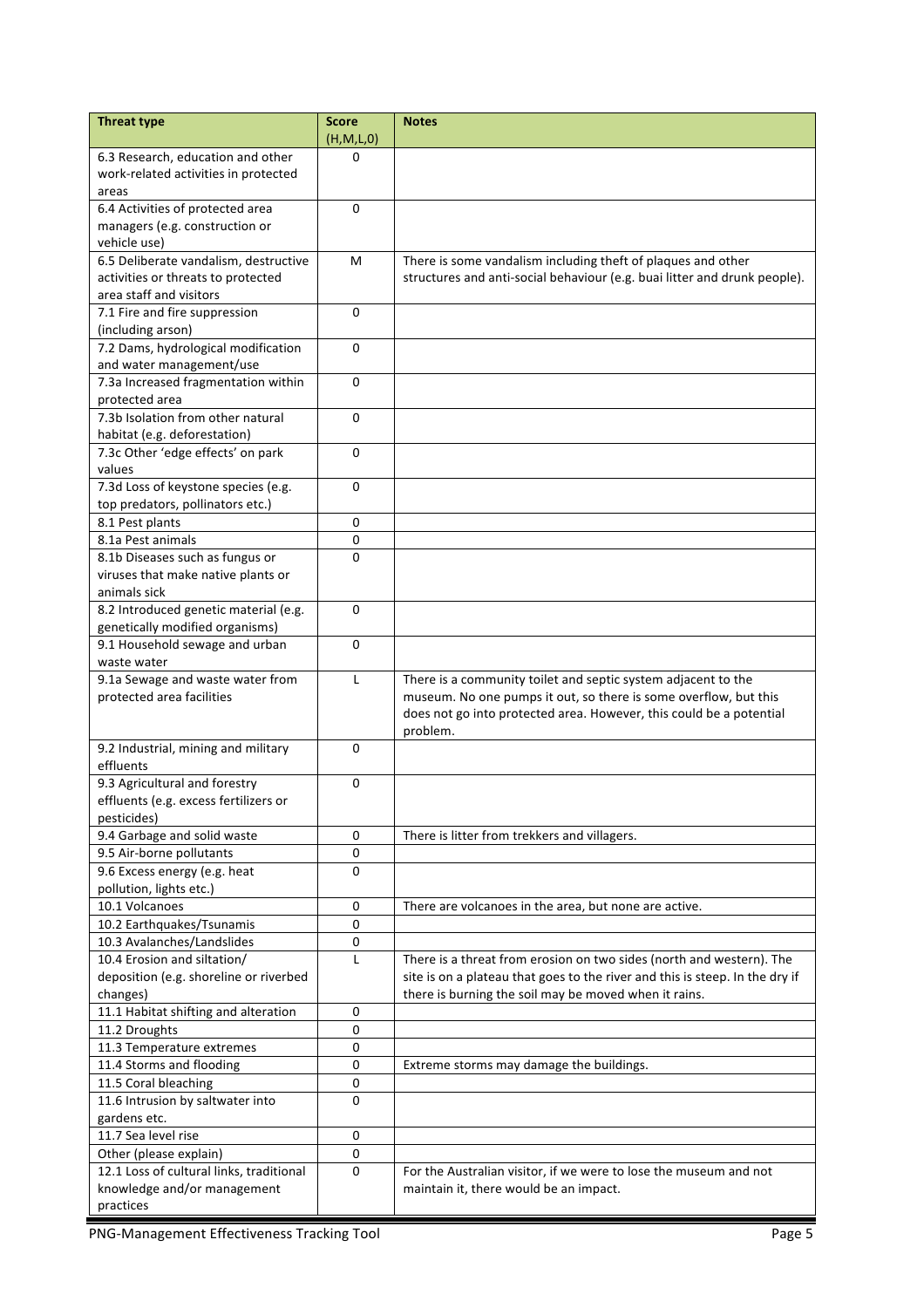| Threat type                           | <b>Score</b> | <b>Notes</b>                                                  |
|---------------------------------------|--------------|---------------------------------------------------------------|
|                                       | (H, M, L, 0) |                                                               |
| 12.2 Natural deterioration of         |              |                                                               |
| important cultural site values        |              |                                                               |
| 12.3 Destruction of cultural heritage |              |                                                               |
| buildings, gardens, sites etc.        |              |                                                               |
| Other (please explain)                |              | Failure to maintain the significance of the site to visitors. |

## Table 5. Worst threats and ways forward

| <b>Threat</b><br>No. | <b>Threat</b><br>(Most significant first)                          | Threat number or<br>name (copy no.<br>from Table 4) | Nature of the threat, impact and how to reduce the impact.                                                                                |
|----------------------|--------------------------------------------------------------------|-----------------------------------------------------|-------------------------------------------------------------------------------------------------------------------------------------------|
|                      | Failure to maintain the<br>significance of the site to<br>visitors | Other                                               | If the site is not maintained the military heritage value will<br>diminish; need to secure funding to maintain the values of<br>the site. |

# **Table 6. Management effectiveness scores, comments, next steps**

| <b>Issue</b>                      | <b>Score</b><br>(0,1,2,3, NA) | <b>Comment</b>                                                                                                                                                                                                                                                                                                                                                                        | <b>Next steps</b>                                                                                                             |
|-----------------------------------|-------------------------------|---------------------------------------------------------------------------------------------------------------------------------------------------------------------------------------------------------------------------------------------------------------------------------------------------------------------------------------------------------------------------------------|-------------------------------------------------------------------------------------------------------------------------------|
| 1a. Legal status                  | 3                             | The Memorial is formally gazetted.                                                                                                                                                                                                                                                                                                                                                    |                                                                                                                               |
| 1b. Legal status                  |                               |                                                                                                                                                                                                                                                                                                                                                                                       |                                                                                                                               |
| 2a.Protected area<br>regulations  | $\overline{2}$                | There are regulations with strict<br>delineation of responsibility between<br>the Kokoda Track Authority (KTA),<br>Local Level Government and the<br>Office of Australian War Graves as<br>site managers.                                                                                                                                                                             | We need a formal Management Plan<br>for the site endorsed by key<br>stakeholders to promote, maintain<br>and manage the site. |
| 2b. Protected area<br>regulations |                               |                                                                                                                                                                                                                                                                                                                                                                                       |                                                                                                                               |
| 3. Law enforcement                | $\mathbf{1}$                  | There are major deficiencies in<br>resources to manage the area. If a<br>group of landowners make a claim<br>against the reserve and make a<br>dwelling, I wouldn't be able to evict<br>them. If a trekking group was to do<br>some marketing or branding at the<br>site, I would be unable to stop this.<br>The police or KTA rangers are<br>empowered to enforce relevant<br>rules. |                                                                                                                               |
| 4. Protected area objectives      | 3                             | There are agreed objectives in<br>relation to the site.                                                                                                                                                                                                                                                                                                                               |                                                                                                                               |
| 5. Protected area design          | 3                             | This is effective for the purpose of<br>the site.                                                                                                                                                                                                                                                                                                                                     |                                                                                                                               |
| 6. Protected area<br>boundaries   | $\overline{2}$                | The boundary is known because the<br>area is mowed and it is respected.                                                                                                                                                                                                                                                                                                               |                                                                                                                               |
| 7. Management plan                | 0                             | There is no management plan, but<br>there is a work plan.                                                                                                                                                                                                                                                                                                                             | We would like an overall<br>Management Plan for the site.                                                                     |
| 7a. Planning process              | 0                             |                                                                                                                                                                                                                                                                                                                                                                                       |                                                                                                                               |
| 7b. Planning process              | 0                             |                                                                                                                                                                                                                                                                                                                                                                                       |                                                                                                                               |
| 7c. Planning process              | 0                             |                                                                                                                                                                                                                                                                                                                                                                                       |                                                                                                                               |
| 8. Regular work plan              | 3                             | There is a regular maintenance plan<br>for the site.                                                                                                                                                                                                                                                                                                                                  | Proposal to put some interpretive<br>signage at the site.                                                                     |
| 9. Resource inventory             | 3                             |                                                                                                                                                                                                                                                                                                                                                                                       |                                                                                                                               |
| 10. Protection systems            | $\mathbf{1}$                  |                                                                                                                                                                                                                                                                                                                                                                                       | This may be improved with a<br>Management Plan, but the area is<br>not contained or fenced.                                   |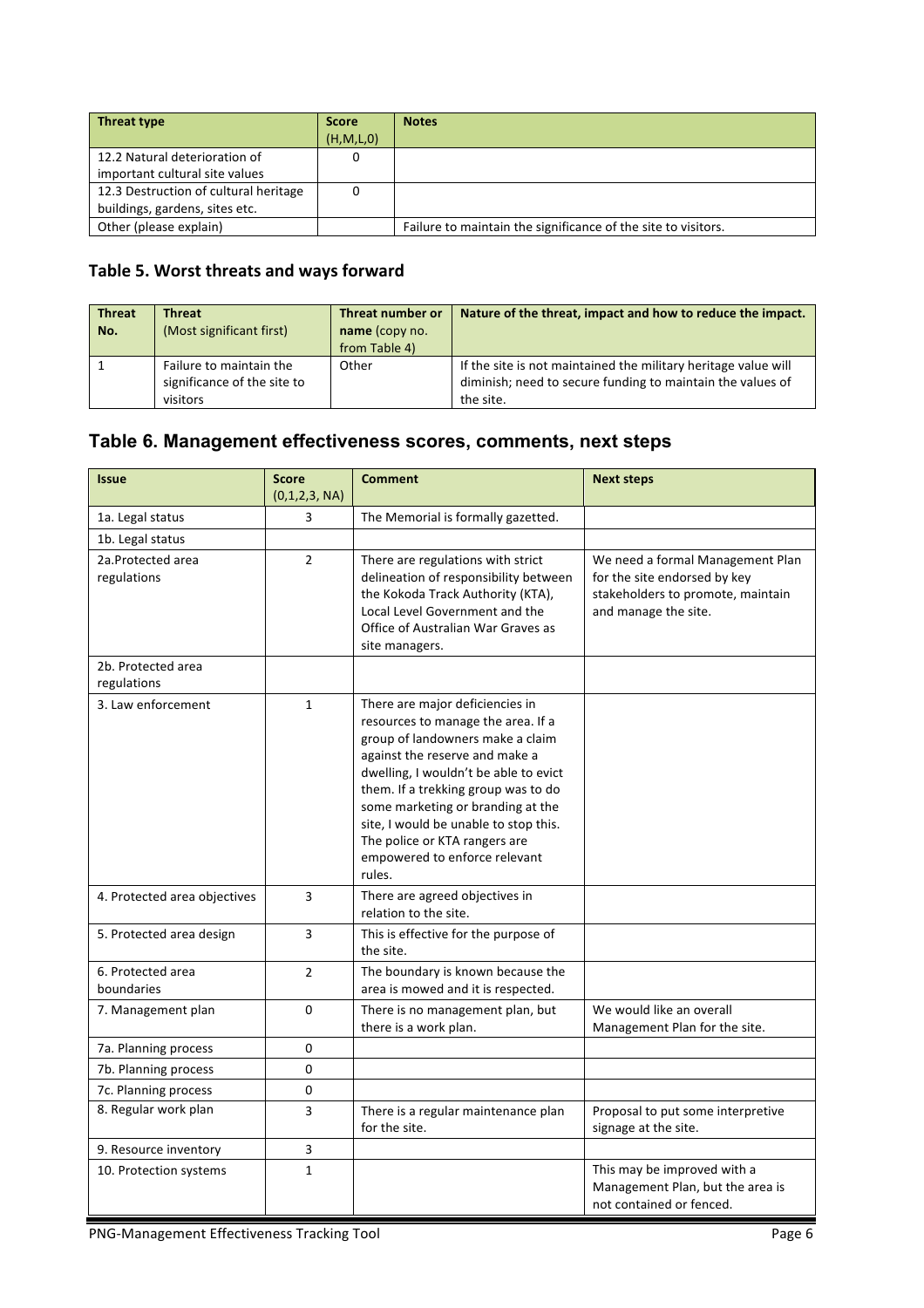| <b>Issue</b>                                          | <b>Score</b><br>(0,1,2,3, NA) | <b>Comment</b>                                                                                                                                                                                      | <b>Next steps</b>                                                                                                                                                                                                                  |
|-------------------------------------------------------|-------------------------------|-----------------------------------------------------------------------------------------------------------------------------------------------------------------------------------------------------|------------------------------------------------------------------------------------------------------------------------------------------------------------------------------------------------------------------------------------|
| 11. Research and<br>monitoring                        | 0                             |                                                                                                                                                                                                     |                                                                                                                                                                                                                                    |
| 12. Resource management                               | 3                             |                                                                                                                                                                                                     |                                                                                                                                                                                                                                    |
| 13a. Staff numbers                                    | 3                             |                                                                                                                                                                                                     |                                                                                                                                                                                                                                    |
| 13b. Other people working<br>on the protected area    | 3                             |                                                                                                                                                                                                     |                                                                                                                                                                                                                                    |
| 14. Training and skills                               | 3                             |                                                                                                                                                                                                     |                                                                                                                                                                                                                                    |
| 15. Current budget                                    | 3                             | The budget is funded by the<br>Australian Government.                                                                                                                                               |                                                                                                                                                                                                                                    |
| 16. Security of budget                                | 3                             | The budget is secure into the future.                                                                                                                                                               |                                                                                                                                                                                                                                    |
| 17. Management of budget                              | 3                             | The budget is well managed.                                                                                                                                                                         |                                                                                                                                                                                                                                    |
| 18. Equipment                                         | 3                             | There is sufficient equipment to<br>manage the site. A contractor is<br>employed to do the ground work e.g.<br>mowing.                                                                              |                                                                                                                                                                                                                                    |
| 19. Maintenance of<br>equipment                       | 3                             | Equipment is maintained (the<br>contractor is responsible for his/her<br>equipment).                                                                                                                |                                                                                                                                                                                                                                    |
| 20. Education and<br>awareness                        | $\overline{2}$                | The trekking companies provide<br>information to their trekkers. The site<br>is meant to be self-interpretive and<br>does not have on-site staff to provide<br>interpretation to the memorial park. | We need improved interpretive<br>signage and recognition of customary<br>landowners in the educational<br>material. There is no information on<br>the memorials (e.g. the Japanese<br>memorial) or on the customary<br>landowners. |
| 21. Planning for land use or<br>marine activities     | $\overline{2}$                | We expect KTA to manage this and<br>we have regular contact with KTA.                                                                                                                               |                                                                                                                                                                                                                                    |
| 22. State and commercial<br>neighbours                | $\overline{2}$                |                                                                                                                                                                                                     |                                                                                                                                                                                                                                    |
| 23. Indigenous people/<br><b>Customary landowners</b> | 0                             | There are no issues with customary<br>landowners.                                                                                                                                                   |                                                                                                                                                                                                                                    |
| 24a. Impact on<br>communities                         | 1                             | We communicate, especially with<br>CEPA.                                                                                                                                                            |                                                                                                                                                                                                                                    |
| 24b. Impact on<br>communities                         | 0                             |                                                                                                                                                                                                     |                                                                                                                                                                                                                                    |
| 24c. Impact on<br>communities                         | $\mathbf{1}$                  | The surrounding community supports<br>the site.                                                                                                                                                     |                                                                                                                                                                                                                                    |
| 25. Economic benefit                                  | 0                             | This site does not provide any<br>benefits.                                                                                                                                                         |                                                                                                                                                                                                                                    |
| 26. Monitoring and<br>evaluation                      | 3                             | Monitoring is undertaken through<br>our contract management,<br>comments of trekkers and our staff.                                                                                                 |                                                                                                                                                                                                                                    |
| 27. Visitor facilities                                | $\overline{2}$                | There is a museum and small toilet<br>block. There are no day visitors to the<br>site (regular air schedules have been<br>cancelled).                                                               | Undertake a curatorial review of the<br>museum to make it more relevant;<br>some outdoor interpretive devices<br>and artefacts; and formal linkage<br>with the national system of<br>museums.                                      |
| 28. Commercial tourism<br>operators                   | $\overline{2}$                | Most visitors are starting or finishing<br>the track and are not necessarily<br>coming to the site.                                                                                                 |                                                                                                                                                                                                                                    |
| 29. Fees                                              | ΝA                            |                                                                                                                                                                                                     |                                                                                                                                                                                                                                    |
| 30. Condition of values                               | 3                             | The site is in good condition.                                                                                                                                                                      |                                                                                                                                                                                                                                    |
| 30a. Condition of values                              | $\mathbf{1}$                  | The assessment is based on<br>observation by management staff.                                                                                                                                      |                                                                                                                                                                                                                                    |